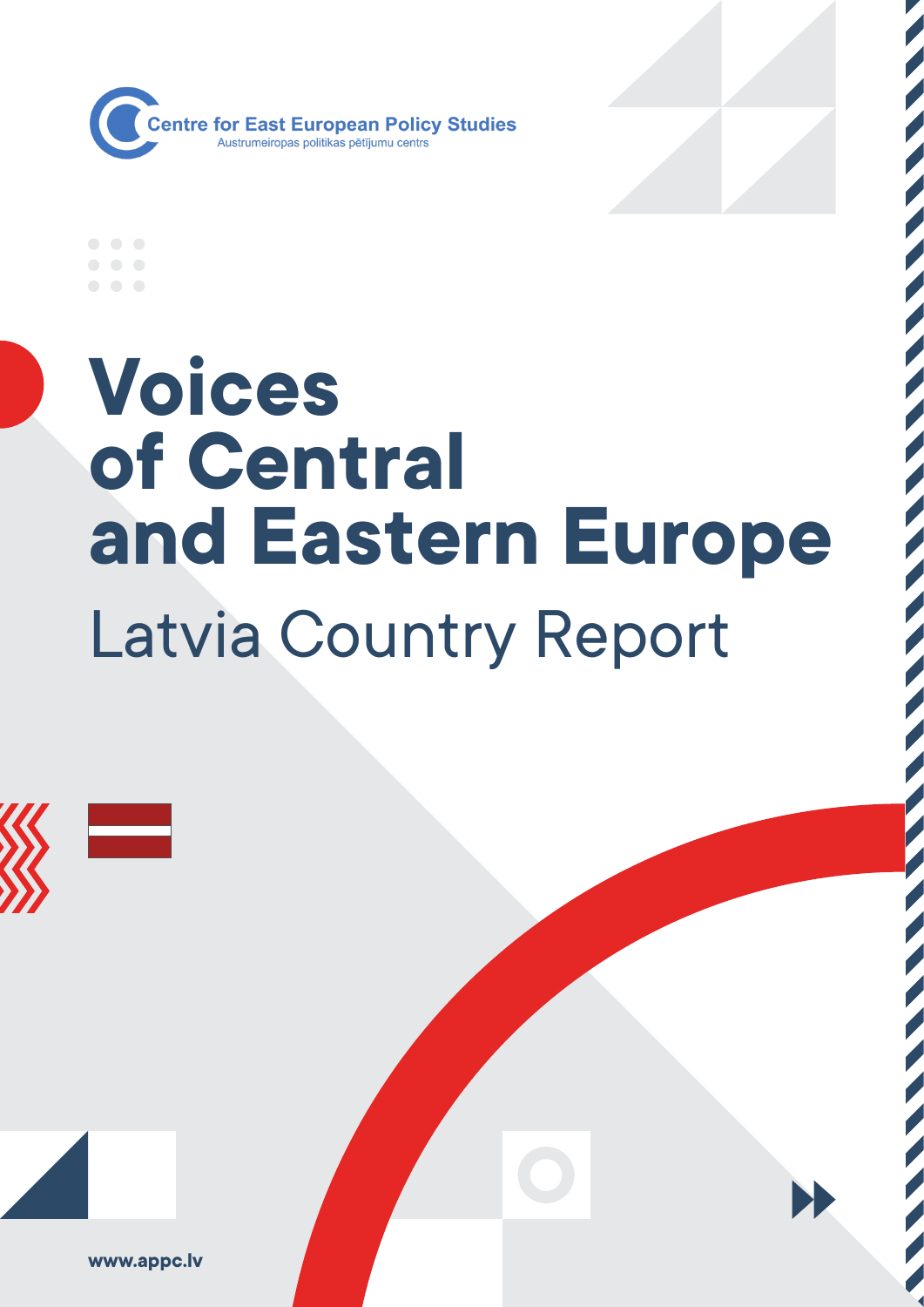# **Introduction**

Though conspiracy theories are not a new phenomenon, they have growing pertinence in an age of information overload. Members of society can now choose their preferred outlet for news unhindered. Blind trust in one-sided sources, in turn, can lead to detrimental consequences when these sources disseminate misinformation and conspiracies.

Misinformation and conspiracy theories are widely employed as tools to influence public opinion and often specifically to manipulate attitudes on critical topics like democracy, the political elite and numerous social issues in different countries and regions. Certain groups in society are more receptive to misleading information, leading some malign actors to exploit them to diffuse misinformation and conspiratorial narratives to pursue geopolitical goals.

Turning to the case of Latvia, Russia has played a major role in taking advantage of Latvia's complex media environment to spread misinformation narratives aiming to polarise society and undermine Latvia's capabilities as a state.<sup>1</sup> Against this backdrop, with a view towards protecting democracy over the long-term, there is a need to better understand the prevalence and salience of disinformation and conspiracy theories in Latvia and the vulnerability of different groups in society to this information.

1 "Russia's Footprint in the Nordic-Baltic Information Environment 2019/2020", NATO Stratcom Centre of Excellence, Available: [https://www.stratcomcoe.org/russias-footprint-nordic](https://www.stratcomcoe.org/russias-footprint-nordic-baltic-information-environment-20192020)[baltic-information-environment-20192020](https://www.stratcomcoe.org/russias-footprint-nordic-baltic-information-environment-20192020); Mārcis Balodis, "Why is Latvia called a failed state? ", Centre for East European Policy Studies", Available: [https://appc.lv/eng/m-balodis-why-is-latvia](https://appc.lv/eng/m-balodis-why-is-latvia-called-a-failed-state/)[called-a-failed-state/](https://appc.lv/eng/m-balodis-why-is-latvia-called-a-failed-state/)



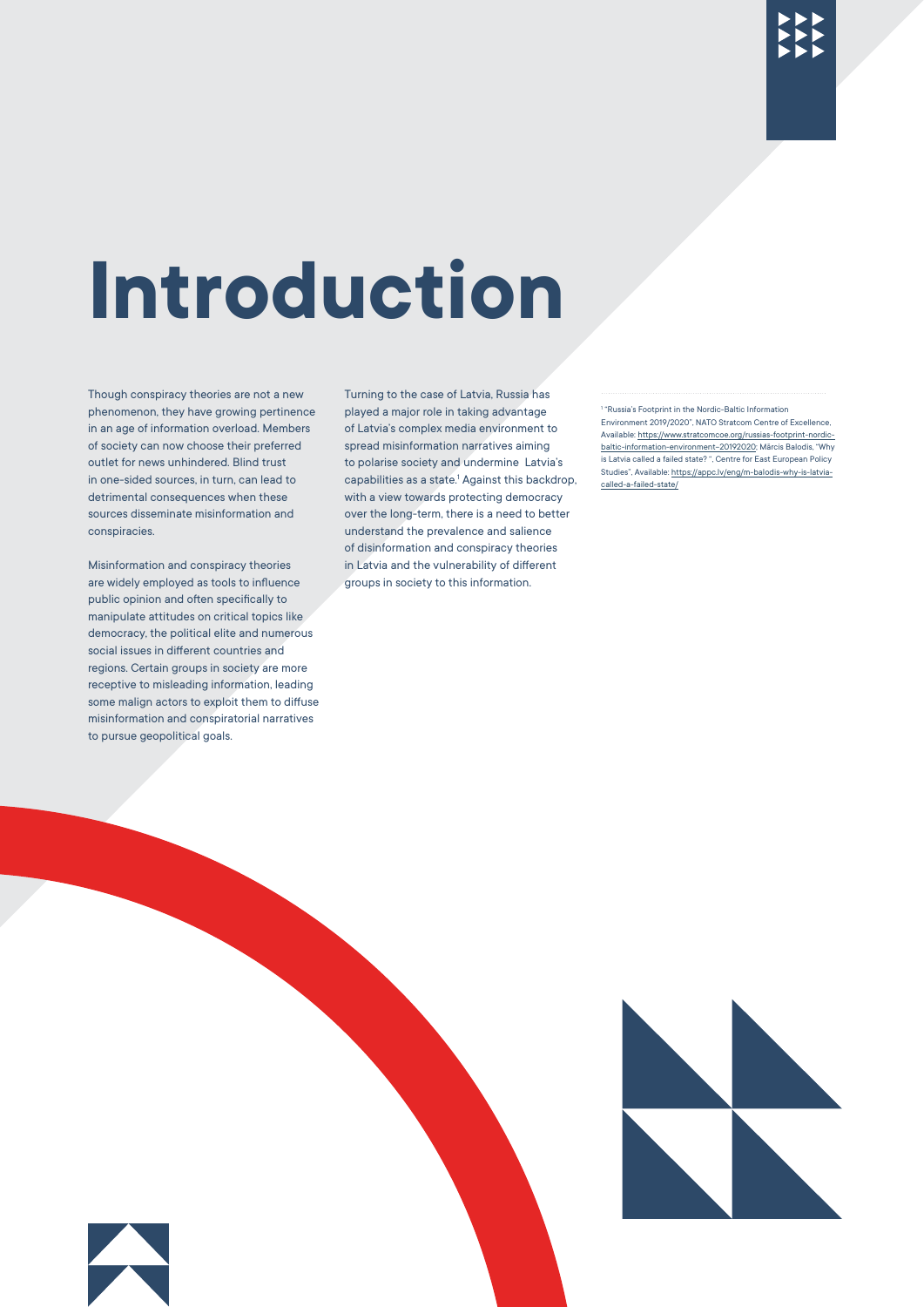

### **Media environment in Latvia 47%**



Playing a pivotal role in informing the public, the Latvian media ecosystem is a complex one produced in two languages, Latvian and Russian. A 2018 study revealed that 62 percent of the population speaks Latvian at home, 37 percent Russian and 1 percent a different language. By ethnicity, similarly, 62 percent are Latvian, 31 percent Russian, Belarusian, or Ukrainian and 7 percent other minorities.2 Russian language content, notably, is generated by a range of different outlets, some based in Latvia, others in EU countries and many in Russia. Those outlets coming from Russia can be further categorized into two groups: 1) Russian

state media oriented towards backing the official position of the Kremlin and 2) those (e.g. Meduza) not controlled by the state that abide by journalistic standards.<sup>3</sup> The difference between media available in Latvian and Russian rests both in content and target audience. Latvian speakers report primarily consuming media content in their native language, whereas Russian speakers indicate a higher propensity for engaging with both Latvian and Russian media spaces.<sup>4</sup>

According to a GLOBSEC survey<sup>5</sup>, 58 percent of Latvians trust mainstream outlets and 59 percent judge the media to be either

completely free or rather free. A total of 47 percent of Latvians, meanwhile, believe that the media is controlled by the government and 54 percent that oligarchs and prominent financial groups exert a powerful influence on mainstream media in the country.

2 "The Influence of Russia in Latvia's Information Space. Synthesis report. [Report in Latvian]", Saeima of the Republic of Latvia, 2018, Available: [https://www.saeima.lv/petijumi/Krievijas\\_](https://www.saeima.lv/petijumi/Krievijas_ietekme_Latvijas_informativaja_telpa_elektroniski.pdf) ietekme Latvijas informativaja telpa elektroniski.pdf "Media Market Risk Raitngs: Latvia", Global Disinformation Index, 2020, Available: [http://appc.lv/eng/wp-content/uploads/](http://appc.lv/eng/wp-content/uploads/sites/2/2020/10/Latvia-Risk-Ratings-Report-ENG.pdf) [sites/2/2020/10/Latvia-Risk-Ratings-Report-ENG.pdf](http://appc.lv/eng/wp-content/uploads/sites/2/2020/10/Latvia-Risk-Ratings-Report-ENG.pdf) 4 Ibid.

<sup>5</sup> [https://www.globsec.org/publications/voices-of-central-and](https://www.globsec.org/publications/voices-of-central-and-eastern-europe/)[eastern-europe/](https://www.globsec.org/publications/voices-of-central-and-eastern-europe/)

#### **"Who do you believe has the strongest influence over the media in your country?"**

(The question was asked only to those who responded that the media is rather free or unfree in their country but the results were re-tabulated to include the entire sample of respondents.)

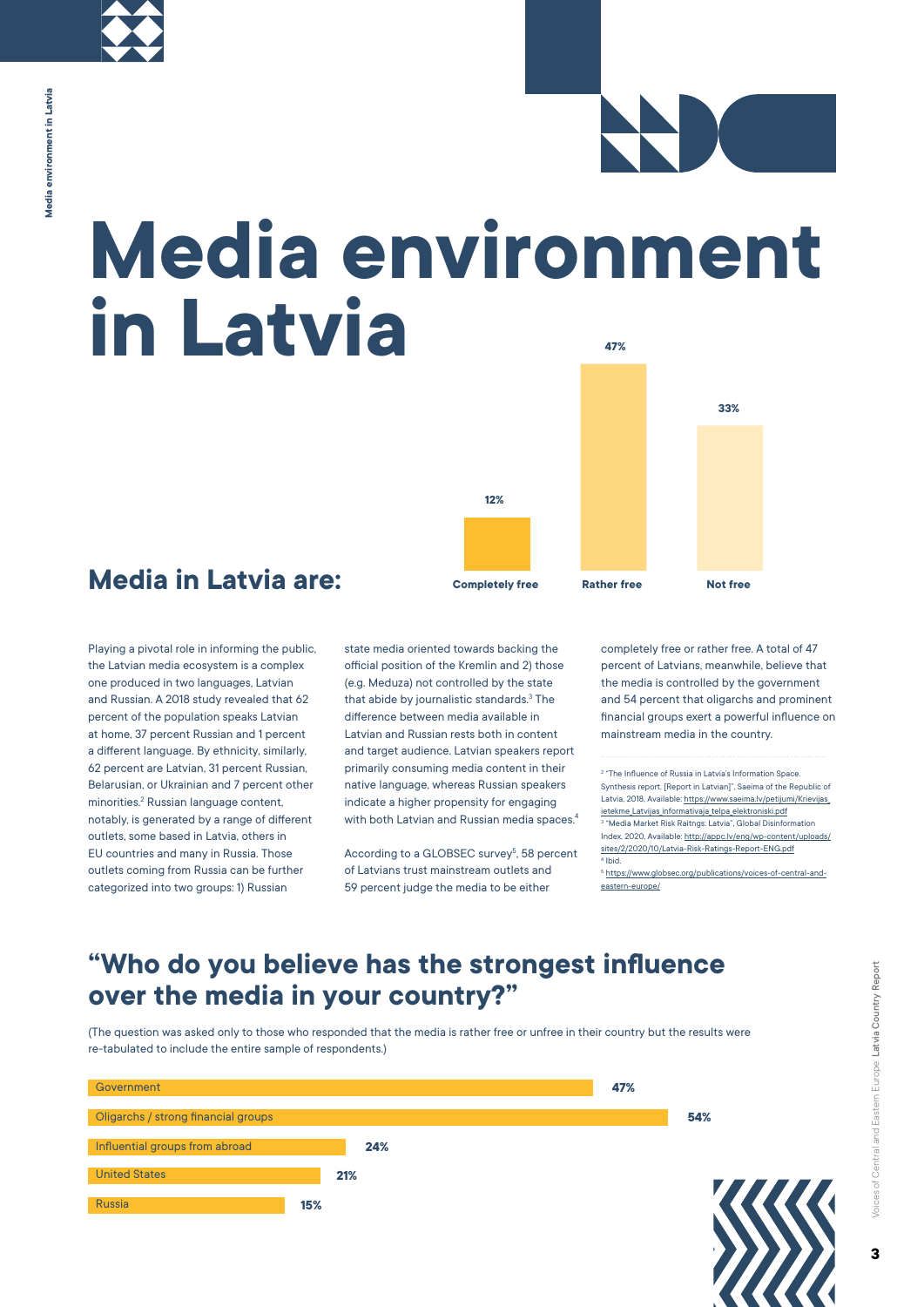Oligarchy particularly stands out as a strong reason for distrust in power and media. Since the national independence in 1991, three of Latvian oligarchs stand out: former Ventspils Mayor Aivars Lembergs, former leader of People's Party Andris Skele and leader of former political association LPP / LC Ainars Slesers. Their influence on Latvian voters has been significant, reaffirming the belief that the political system in Latvia reflects interests of specific individuals, rather than public.6 By definition, only Ainars Lembergs currently fits the criteria of an oligarch including power over the media and political and economic sway.<sup>7</sup> Though oligarchs were primarily confined to the 1990s and early 2000s, a segment of society is prone to still labelling the existing Latvian political elite as a continuing remnant of the past.

Distrust in the media and adherence to the belief that the media is not completely free is associated with a lack of trust in government and democracy in general. Only 36 percent of respondents are indeed satisfied with the functioning of democracy in Latvia even as 78 percent are satisfied with their own lives. Those holding these views could be more susceptible to believing that the media is controlled by the government, which, in turn, is argued to pay little heed to the concerns of citizens.

Despite Latvia's rapid democratic transition, participation in political affairs remains low. Based on data collected by the Central Election Commission, voter turnout has seen consistent annual declines for more than 20 years.<sup>8</sup> Only 54.60 percent of eligible voters, in fact, went to the polls for elections this year, the lowest level of participation in 25 years.<sup>9</sup> While there is no definitive evidence on why specific voter groups elect not to participate in elections,

it can be deduced that these voters likely feel alienated from government and political parties and institutions. The same is true with respect to direct participation in democracy including citizen- and government-initiated referendums. Disaffected members of society are associated with the sentiment that change is impossible and a lack of faith and trust in government officials working on behalf of the public good.

<sup>6</sup> Una Bergmane, "The Three Little Oligarchs: Latvia's Corruption Scandal," 2017, Availabe: [https://www.fpri.org/article/2017/11/](https://www.fpri.org/article/2017/11/three-little-oligarchs-latvias-corruption-scandal/) [three-little-oligarchs-latvias-corruption-scandal/](https://www.fpri.org/article/2017/11/three-little-oligarchs-latvias-corruption-scandal/)  $\sigma$  Guntars Laganovskis, "Kas tie par oligarhiem?" 27.07.2011. Latvijas Portāls, Availabe: [https://lvportals.lv/norises/233676](https://lvportals.lv/norises/233676-kas-tie-par-oligarhiem-2011) [kas-tie-par-oligarhiem-2011](https://lvportals.lv/norises/233676-kas-tie-par-oligarhiem-2011)

8 The only exception was the 10th Saeima (Parliamentary) elections in 2010, when turnout increased by 2.1 percent compared to 2006.

9 Centrālā vēlēšanu komisija, "Vēlētāju skaits", [https://www.cvk.](https://www.cvk.lv/lv/velesanas/veletaju-skaits) [lv/lv/velesanas/veletaju-skaits](https://www.cvk.lv/lv/velesanas/veletaju-skaits).

of Latvians believe that who holds the power in the government does not matter, since nothing will change.

It is, furthermore, noteworthy that a new wave of populism has impacted Latvia. In the 2018 parliamentary elections, for example, populist parties ran on slogans that called on voters to join the struggle against a corrupt and deceitful government that works for its own interests rather than those of the public.10

One popular slogan that was propagated also targeted the role of the EU in policymaking in Latvia – "Brussels has instigated the collapse of the Latvian industrial economy".<sup>11</sup> This argument especially features prominently in Russian disinformation campaigns promulgated in the media that aim to reduce confidence in the EU. The bloc, these narratives assert, is to blame for unemployment, poverty and mass emigration of the population away

from Latvia. The claims, moreover, hold that NATO and the US are being employed by the Latvian government as a strategic ploy against Moscow. These conspiracy theories are, nonetheless, rather consistent with recurring pro-Kremlin narratives that pit Russia against an "Evil West". The spread of these conspiracies has become a daily part of Russian targeted disinformation operations in Latvia. Combined with rising populism and day to day challenges in the EU (witnessed most recently with the COVID-19 crisis), people can easily fall prey to these false statements and become victims of Russian disinformation that aims to divide Latvian society and destabilise the country.

10 Andis Kudors, "Mediji un populisms – izpratne, mijiedarbība un attieksme," 21.08.2018. Latvijas Portāls, Available: [https://](https://lvportals.lv/norises/297976-mediji-un-populisms-izpratne-mijiedarbiba-un-attieksme-2018) [lvportals.lv/norises/297976-mediji-un-populisms-izpratne](https://lvportals.lv/norises/297976-mediji-un-populisms-izpratne-mijiedarbiba-un-attieksme-2018)[mijiedarbiba-un-attieksme-2018](https://lvportals.lv/norises/297976-mediji-un-populisms-izpratne-mijiedarbiba-un-attieksme-2018)

11 "Russia's Footprint in the Nordic-Baltic Information Environment 2019/2020", NATO Stratcom Centre of Excellence, Available: [https://www.stratcomcoe.org/russias-footprint-nordic](https://www.stratcomcoe.org/russias-footprint-nordic-baltic-information-environment-20192020)[baltic-information-environment-20192020](https://www.stratcomcoe.org/russias-footprint-nordic-baltic-information-environment-20192020)

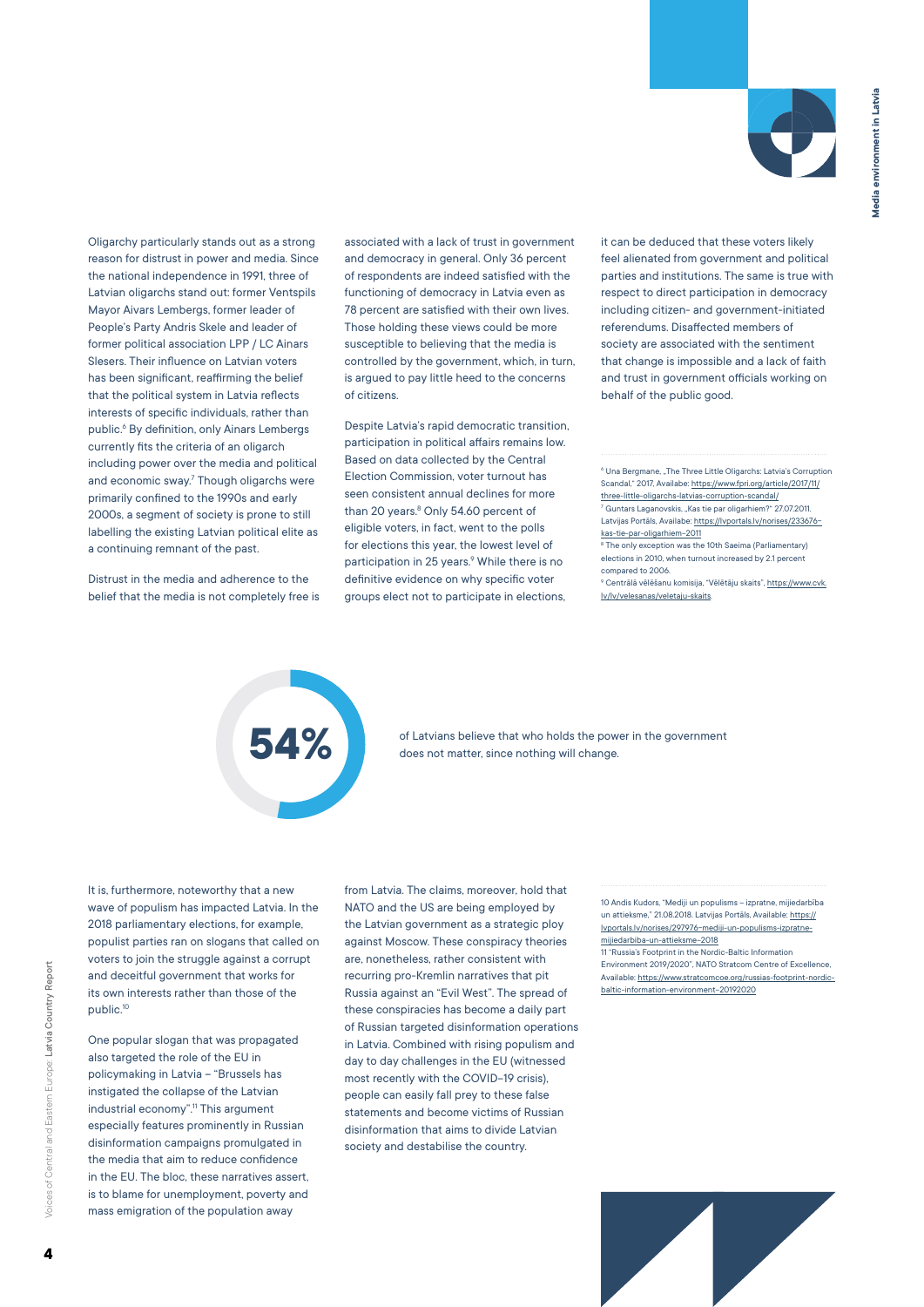subdued buy-in to globally prevalent conspiracy theories **Subdued buy-in to globally prevalent conspiracy theories**

### **Subdued buy-in to globally prevalent conspiracy theories**

The fact that Latvians consume news in both Latvian and Russian language opens up opportunities for conspiracy theories and misinformation to seep in through a variety of channels. The overall inclination for Latvians to believe in global conspiracy theories, however, remains low. Only 25 percent of Latvians generally believe in conspiratorial and misinformation narratives.

A total of 29 percent of respondents think that Jewish people have too much power and covertly control governments and institutions around the world (51 percent reject this notion and 21 percent do not know).

The claim that the Latvian movement for independence in 1990 was orchestrated by the United States solely to cement its dominance in the region is rejected by

**("Saskaņa").** 

52 percent of Latvians, with 21 percent expressing agreement and 27 percent unsure.

A majority of Latvians, 61 percent, rebuff the assertion that Latvia and the Baltic states more generally are under NATO occupation (only 26 percent agree with this statement).

The belief that matters of world affairs are not decided by elected leaders but by secret groups aiming to establish a totalitarian world order is the second most accepted international conspiracy theory among Latvians – 43 percent agree and 36 percent dismiss it.

Only 30 percent of respondents disagree with the claim that the EU dictates Latvian policy with no say from Riga, with 63 percent expressing agreement.

8 https://www.zf.ro/politica/basescu-se-razboieste-cu-moguliide-presa-3044182

9 https://reutersinstitute.politics.ox.ac.uk/sites/default/ files/2020-06/DNR\_2020\_FINAL.pdf

10 https://www.wall-street.ro/articol/Marketing-PR/176099/

mediafax-group-si-a-cerut-insolventa-trustul-de-presa-esteinglodat-in-datorii.html#gref

11 https://www.b1.ro/stiri/economic/dan-voiculescu-blocarevanzare-grivco-280983.html

<sup>12</sup> https://www.dw.com/ro/o-nou%C4%83-%C8%9Beap%C4%83 tv-posibil%C4%83-cu-gu%C8%99%C4%83-realitatea-plus-pe-ofirm%C4%83-cu-pierderi-%C8%99i-datorii-mari/a-51035885 <sup>13</sup> https://cadmus.eui.eu/bitstream/handle/1814/67815/romania\_ results\_mpm\_2020\_cmpf.pdf?sequence=1&isAllowed=y <sup>14</sup> https://www.digitalnewsreport.org/survey/2019/romania-2019/ 15 https://pressone.ro/romania-colonia-europei-o-poveste-cupropaganda-care-nu-se-mai-termina

**The prototypical profile of a respondent who strongly believes in different conspiracy theories is a male, aged 65 and older, with primary school education only. This individual also tends to come from rural areas, especially the Latgale region, and is a supporter of the political party "Harmony"**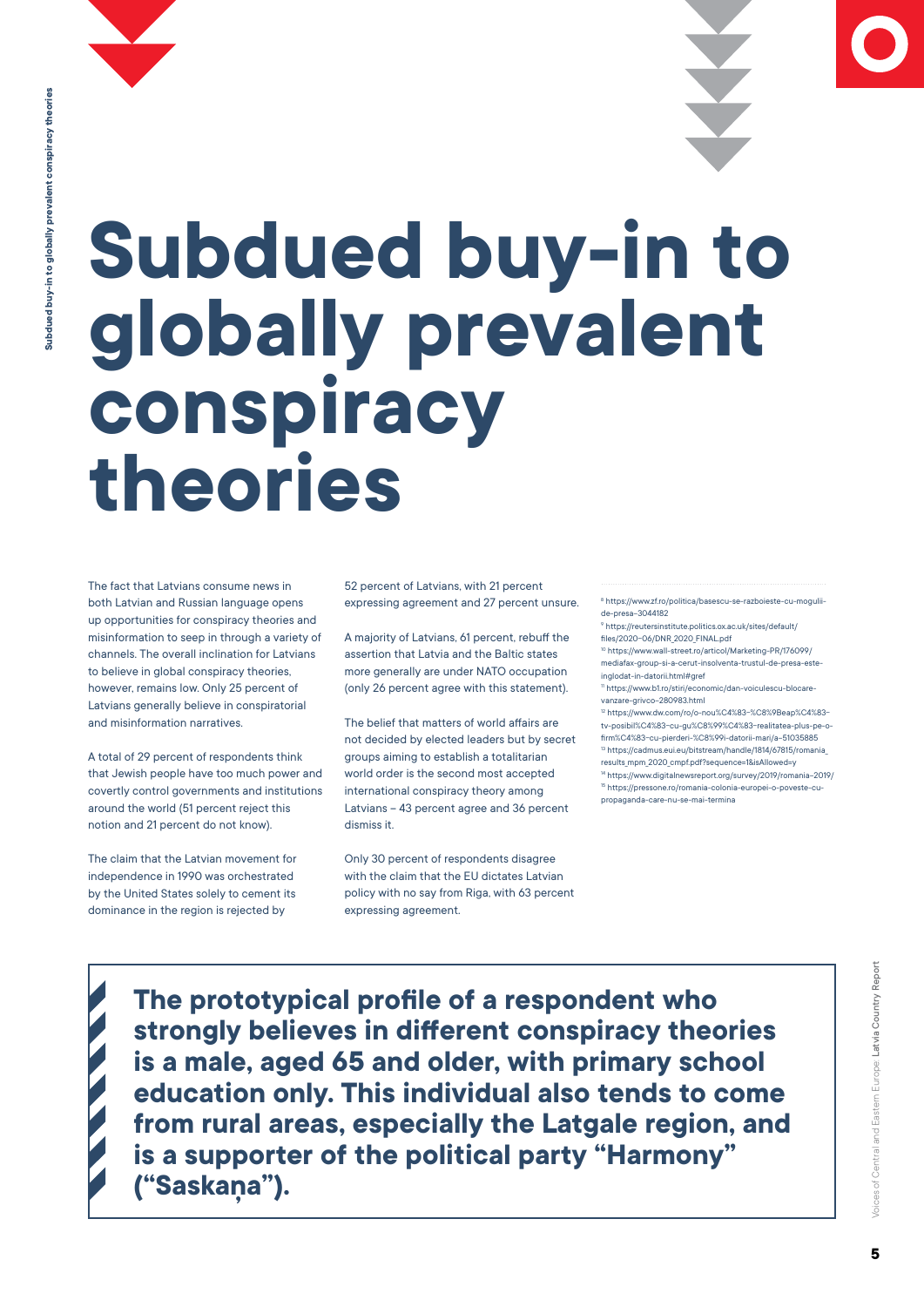Latgale shares a border with Russia, with most residents of the region's largest cities – Rezekne and Daugavpils – Russian speakers at home. They largely consume information from Russian media outlets and vote for the political party "Harmony" that has previously been linked to Moscow.12 This sub-group is vulnerable to misinformation and conspiracy theories that are brought in directly from Russia and the Kremlin.

Four central narratives can be identified as emanating from pro-Kremlin oriented media outlets:

1) Latvia as a failed state (unstable economy and social system);

2) Latvia as an undemocratic state (oppression of non-citizens, nationalist regime; the political elite does not take society into account);

3) Latvia as a "Western puppet state" (Brussels and Washington broadly dictate policy);

4) Russia as a pragmatic and beneficial partner that provides all the advantages needed for Latvia. Examples of these narratives from 2020 included accusations by pro–Kremlin media outlets that the Latvian government was guilty of Russophobia<sup>13</sup> due to the implementation of U.S. sanctions against a Latvian politician notorious for his pro-Russian and anti-NATO sentiment. The pandemic provided an additional opportunity for the Russian media to target the country, witness reports declaring that the Latvian medical system is weak<sup>14</sup> and the virus itself designed by Latvian scientists.<sup>15</sup>

Deceptive information disseminated by the pro-Kremlin oriented media and internet trolls in Latvia is both a threat to democracy and national security. This manipulation equates to interference in Latvian democracy, with voters mobilized to be sceptical that Latvian politicians are working in their interest and instead turn to parties that are either populist or pro–Kremlin. Although Russia was not an active participant in the 2018 Latvian parliamentary elections nor did it lead a disinformation campaign during the election period itself, Moscow had already inflicted damage during the four years preceding the casting of ballots.<sup>16</sup>

These Russian disinformation narratives underscore the fact that even as Latvians eschew global conspiracy theories, those that are regional in orientation may still resonate.

12 Leonid Ragozin, Sanita Jemberga, "Muscles Of Harmony," 31.05.2018. RE: Baltica, Available: [https://en.rebaltica.lv/2018/05/](https://en.rebaltica.lv/2018/05/muscles-of-harmony/ ) [muscles-of-harmony/](https://en.rebaltica.lv/2018/05/muscles-of-harmony/ ) 

,<br>Влександр Носович, "Получите, что заслужили: русофобия « погубила транзитную отрасль Латвии", 13.02.2020. RUBALTIC.RU, [https://www.rubaltic.ru/article/ekonomika-](https://www.rubaltic.ru/article/ekonomika-i-biznes/13022020-poluchite-chto-zasluzhili-rusofobiya-pog)

[i-biznes/13022020-poluchite-chto-zasluzhili-rusofobiya](https://www.rubaltic.ru/article/ekonomika-i-biznes/13022020-poluchite-chto-zasluzhili-rusofobiya-pog)[pogubila-tranzitnuyu-otrasl-latvii/](https://www.rubaltic.ru/article/ekonomika-i-biznes/13022020-poluchite-chto-zasluzhili-rusofobiya-pog).

<sup>14</sup> "Денег мало, умирают рано: Еврокомиссия вновь указала Латвии на бедность медицины," 02.06.2020. lv.Sputniknews.ru, Available: [https://lv.sputniknews.ru/Latvia/20200602/13831363/](https://lv.sputniknews.ru/Latvia/20200602/13831363/Deneg-malo-umirayut-rano-Evrokomissiya-vnov-ukaza) [Deneg-malo-umirayut-rano-Evrokomissiya-vnov-ukazala-Latvii](https://lv.sputniknews.ru/Latvia/20200602/13831363/Deneg-malo-umirayut-rano-Evrokomissiya-vnov-ukaza)[na-bednost-meditsinyj.html](https://lv.sputniknews.ru/Latvia/20200602/13831363/Deneg-malo-umirayut-rano-Evrokomissiya-vnov-ukaza)

<sup>15</sup> "Коронавирус изобрели в Латвии? А почему бы и нет," 15.03.2020. lv.Sputniknews.ru, Available: [https://lv.sputniknews.](https://lv.sputniknews.ru/Latvia/20200315/13379140/Koronavirus-izobreli-v-Latvii-A-pochemu-by-i-net.) [ru/Latvia/20200315/13379140/Koronavirus-izobreli-v-Latvii-A](https://lv.sputniknews.ru/Latvia/20200315/13379140/Koronavirus-izobreli-v-Latvii-A-pochemu-by-i-net.)[pochemu-by-i-net.html](https://lv.sputniknews.ru/Latvia/20200315/13379140/Koronavirus-izobreli-v-Latvii-A-pochemu-by-i-net.) 

 $^{\circ}$  Andis Kudors, "Krievijas dezinformācija un reakcija uz to 2018. gadā," 10.01.2019. Latvijas Portāls, Available: [https://lvportals.](https://lvportals.lv/norises/301246-krievijas-dezinformacija-un-reakcija-uz-to-2018-gada-2019) [lv/norises/301246-krievijas-dezinformacija-un-reakcija-uz-to-](https://lvportals.lv/norises/301246-krievijas-dezinformacija-un-reakcija-uz-to-2018-gada-2019)[2018-gada-2019](https://lvportals.lv/norises/301246-krievijas-dezinformacija-un-reakcija-uz-to-2018-gada-2019)





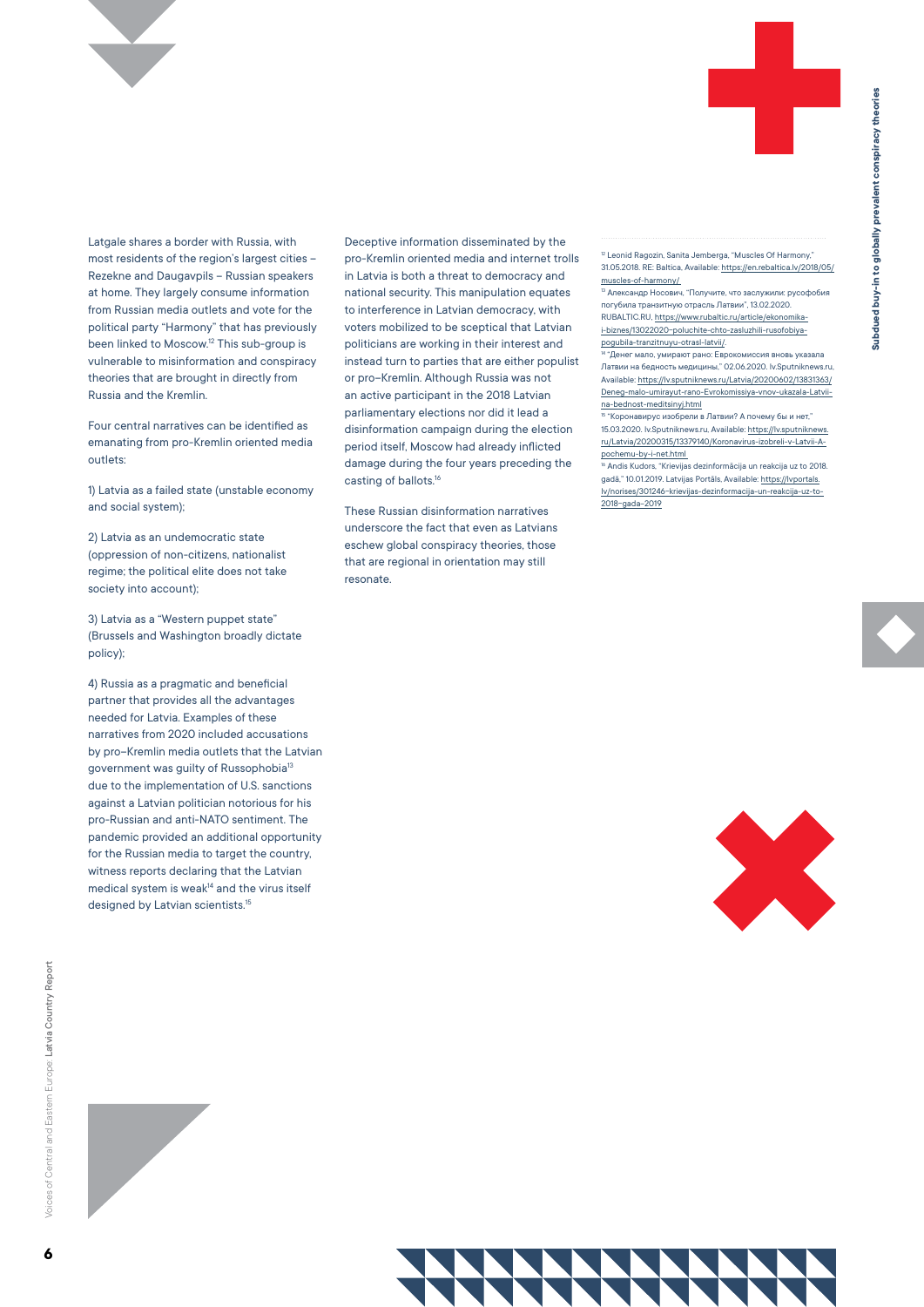

## **Conclusions**

While some globally infamous conspiracy theories are not widely accepted by Latvians, this does not exclude the possibility that similar narratives with a regional undertone, also a threat to national security and democracy, can gain traction. These theories mostly originate from pro-Kremlin oriented media outlets that are popular in Latvia.

Latvia's complex media ecosystem, in generating a wide range of content through conventional forums (newspapers and television) and the digital sphere, is a source of consternation. The regulatory oversight necessary to combat misinformation and conspiracy theories is lacking in the sector. The coronavirus pandemic, nevertheless, has served as a turning point underscoring the fragility of politics in Latvia and the risks of rampant online disinformation. When populist parties and politicians use misinformation for political advantage, democracy becomes a potential casualty

 $\overline{z}$